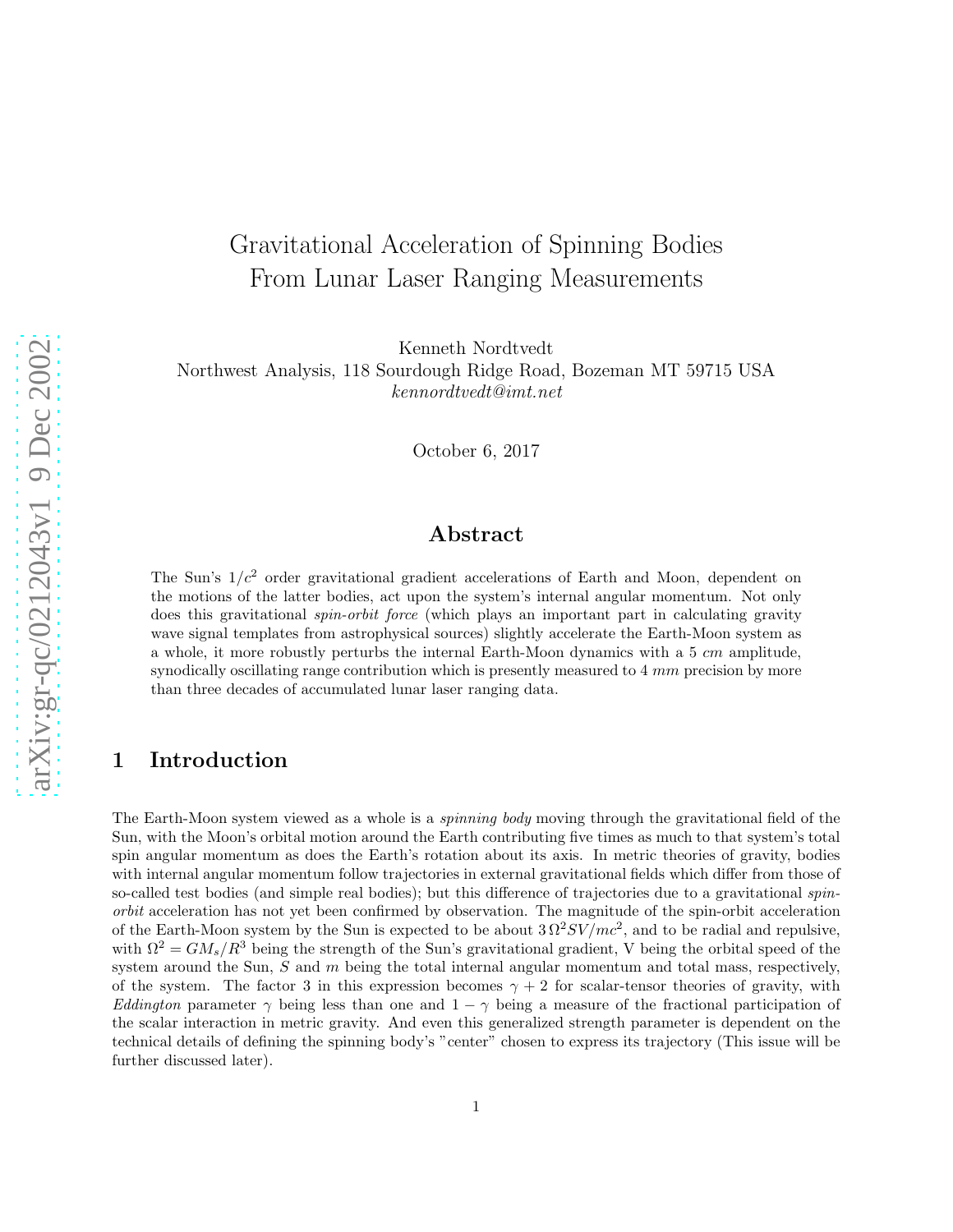This spin-orbit acceleration is a consequence of underlying relativistic gravitational gradient forces (accelerations) which the Sun exerts separately on the Earth and Moon; these unequal accelerations thereby affect the lunar orbit relative to Earth. The relativistic tidal force acts primarily on the Moon whose internal orbital angular momentum is about 80 times that of the relatively immobile Earth. The lunar orbit's task is to transmit the great bulk of this force to the Earth, and it does so by becoming polarized in the solar direction. Over 30 years of lunar laser ranging (LLR) has produced data which permits measurement of this orbital polarization with realistic precision of  $4 \, mm$  and with formal error of measurement already below the  $1 \, mm$ level [\[3](#page-8-0)]; and the continuation of the LLR mission with upgraded technology and improved modeling should push this precision of fit for the lunar orbit to even substantially better levels [\[8](#page-9-0)]. The characteristic size of the Moon's acceleration relative to Earth due to the Sun's relativistic gravitational gradient is  $3 ru\sqrt{\Omega^2/c^2}$ , ru being the Moon's angular momentum per unit mass. This amounts to the fraction 2.6 10<sup>-12</sup> of the Sun's Newtonian acceleration, and the frequency of this perturbation on the lunar orbit is synodic. The orbital response is the same as would occur due to an Equivalence Principle violation (unequal acceleration of Earth andMoon by the Sun) — a polarization of the orbit along the solar direction  $[1]$  [4], and with length of several centimeters which is an order of magnitude larger than the existing observational precision of that polarization's measurement.

### 2 The Formal Acceleration of a Spinning Body

The expected governing tensor equation of motion for a spinning body of mass m and spin tensor  $J^{\alpha\beta}$ ) is the Papapetrou equation [\[2](#page-8-0)]

$$
\frac{D}{d\tau}\left(m\,V^{\alpha} \,+\, V_{\sigma}\frac{D\,J^{\alpha\sigma}}{d\tau}\right) \,=\, -\frac{1}{2}\,R^{\alpha}_{\sigma\mu\nu}\,V^{\sigma}J^{\mu\nu} \tag{1}
$$

whose right hand side will contain further couplings to gradients of the metric field's curvature tensor if the body's structure is extended and non-spherical. In Equation (1) m is the body's rest mass,  $D/d\tau$ indicates tensor derivative with respect to proper time,  $V^{\mu} = dx^{\mu}/d\tau$  is the body's four-velocity  $dx^{\mu}/d\tau$ ,  $R^{\alpha}_{\beta\mu\nu}$  is the metric tensor field's curvature tensor, and with supplementary conditions yet to be specified for the spin tensor. This is not a fundamental equation of theory; it must rest on and be derivable from the basic gravitational interaction between elements of matter (contributions to a body's total internal angular momentum from integer or half-integer  $\hbar$  quantum mechanical spin of elementary particles are an exception; fundamental theory must supply their coupling to gravity).

A spinning body's motion through a metric gravitational field deviates from the geodesic trajectories of ordinary test bodies because of the coupling of the body's internal angular momentum to the curvature tensor which is composed of both first and second derivatives of the gravitational metric potentials; therefore no fundamental violation of universality of free fall is implied. The leading order acceleration of a body from Equation (1), the Papapetrou equation, is

$$
\delta A^i \; \cong \; \frac{1}{2mc^2} \left( R^i_{jkl} \, V^j \, J^{kl} \; + \; 2 \, R^i_{ook} \, J^{ok} \right)
$$

i, j, k, ... are spatial indices, o is the time index. (Otherwise in this paper, Greek indices  $\alpha$ ,  $\beta$ , ... range over all four space and time indices.) Common indices are summed over their range. Assuming that the antisymmetric spin tensor  $J^{\mu\nu}$  is orthogonal to the body's 4-velocity vector  $J^{\mu\nu}V_{\nu} = 0$ , and that its purely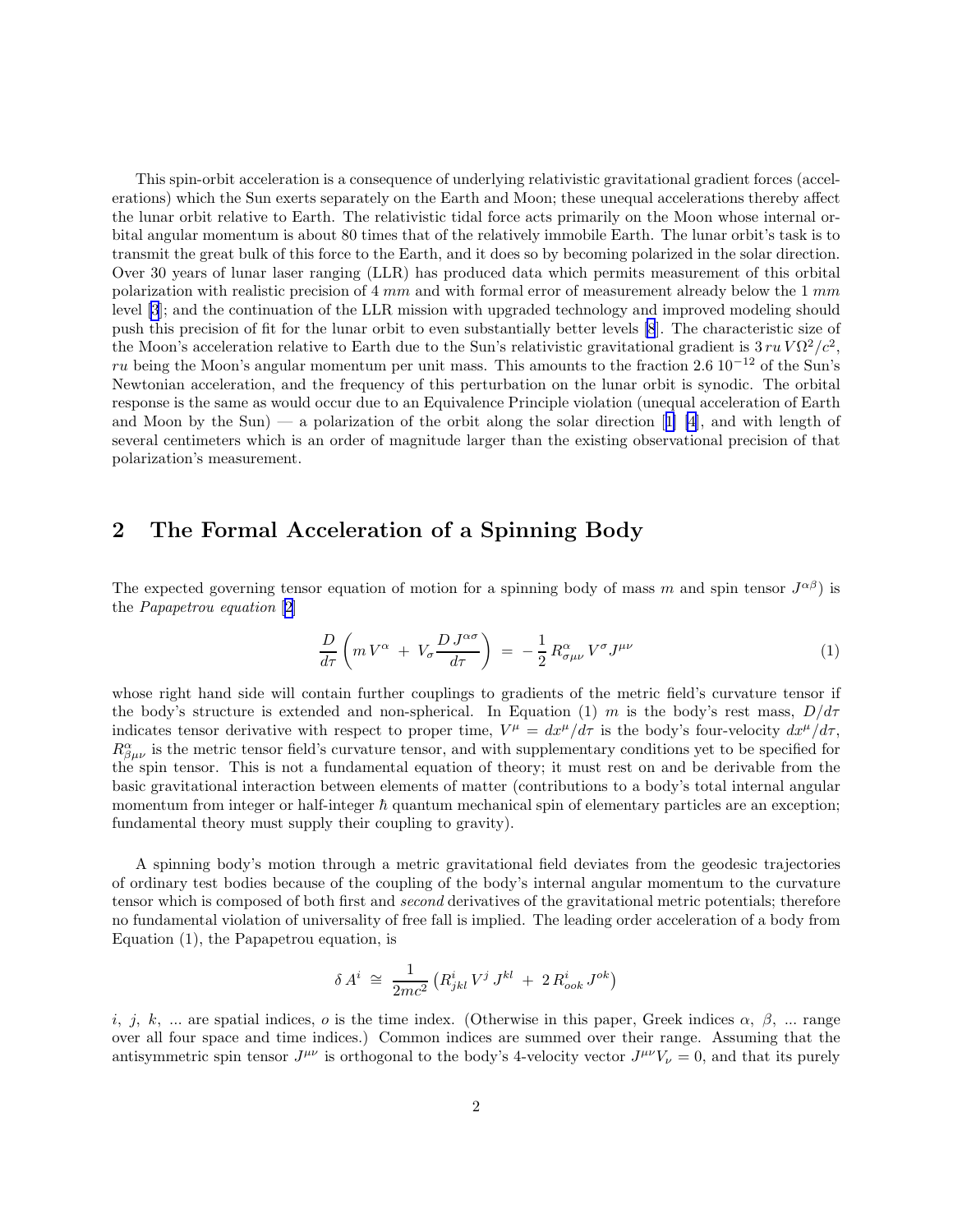spatial components are given by the body's internal angular momentum

$$
J^{kl} = \epsilon^{klj} S_j \qquad \text{with } S_j = \int \rho(\vec{r}) (\vec{r} \times \vec{v})_j d^3r
$$

 $\epsilon^{klj}$  being the completely antisymmetric spatial permutation tensor,  $\epsilon^{xyz} = 1$ , then the spin tensor's remaining components are

$$
-J^{ok} = J^{ko} \cong (\vec{V} \times \vec{S})^k/c
$$

In a quasi-static environment of outside bodies, the dominant metric potentials have the form

$$
g_{oo} \cong 1 - 2U/c^2
$$
  

$$
-g_{ij} \cong \delta_{ij} (1 + 2\gamma U/c^2)
$$

U is the outside world's Newtonian gravitational potential, and  $\gamma$  is one of the PPN Eddington parameters which has value one in General Relativity but lesser value in scalar-tensor theories, for example. With  $\vec{g} \equiv \vec{\nabla} U$ , the curvature tensor components needed above are

$$
R_{iook} \cong -[\vec{\nabla}\vec{g}]_{ik}
$$
  
\n
$$
R_{ijkl} \cong -\gamma \left( \delta_{il} [\vec{\nabla}\vec{g}]_{jk} + \delta_{jk} [\vec{\nabla}\vec{g}]_{il} - \delta_{ik} [\vec{\nabla}\vec{g}]_{jl} - \delta_{jl} [\vec{\nabla}\vec{g}]_{ik} \right)
$$

 $[\vec{\nabla} \vec{g}]$  is the 3 × 3 spatial gravitational gradient tensor of the outside world. The spin-induced acceleration can then be written in the form

$$
\vec{g}_{so} \cong \frac{1}{m c^2} \left( (\gamma + 1) \left[ \vec{\nabla} \vec{g} \right] \cdot (\vec{V} \times \vec{S}) + \gamma \left( \left[ \vec{\nabla} \vec{g} \right] \cdot \vec{V} \right) \times \vec{S} \right)
$$

with  $\vec{V}$  being the velocity of the spinning system through the outside world's gravitational field. Applying this to motion in the Sun's central gravity

$$
[\vec{\nabla}\vec{g}] = \Omega^2 \left[3 \hat{R}\hat{R} - \mathbf{I}\right]
$$

with  $\Omega^2 = GM_s/R^3$ , I being the identity matrix, and  $\hat{R}$  being the unit vector toward the Sun. Neglecting the inclination of the lunar orbit plane from the ecliptic, and assuming uniform motion around the Sun, the spin-induced acceleration is radial and of strength

$$
g_{so} \cong (\gamma + 2) \frac{SV}{m c^2} \Omega^2
$$
  $S \cong \frac{(m - m')m'}{m} ru$ 

with  $m'$  being the Moon's mass, while  $r$  and  $u$  are the Earth-Moon separation and relative speeds, respectively. As a fraction of the total solar acceleration of the Earth-Moon system, this spin-induced acceleration is of size  $310^{-14}$  and directly unobservable in the foreseeable future.

# 3 Relativistic Tidal Force Effects on Motions of Earth and Moon

Lunar laser ranging (LLR) is here examined as a method for measuring the effect of internal angular momentum on the Earth-Moon system's gravitational dynamics; the levels of precision recently reached in the on-going LLR mission make this now within reach[[3\]](#page-8-0). From the fundamental equations of motion for the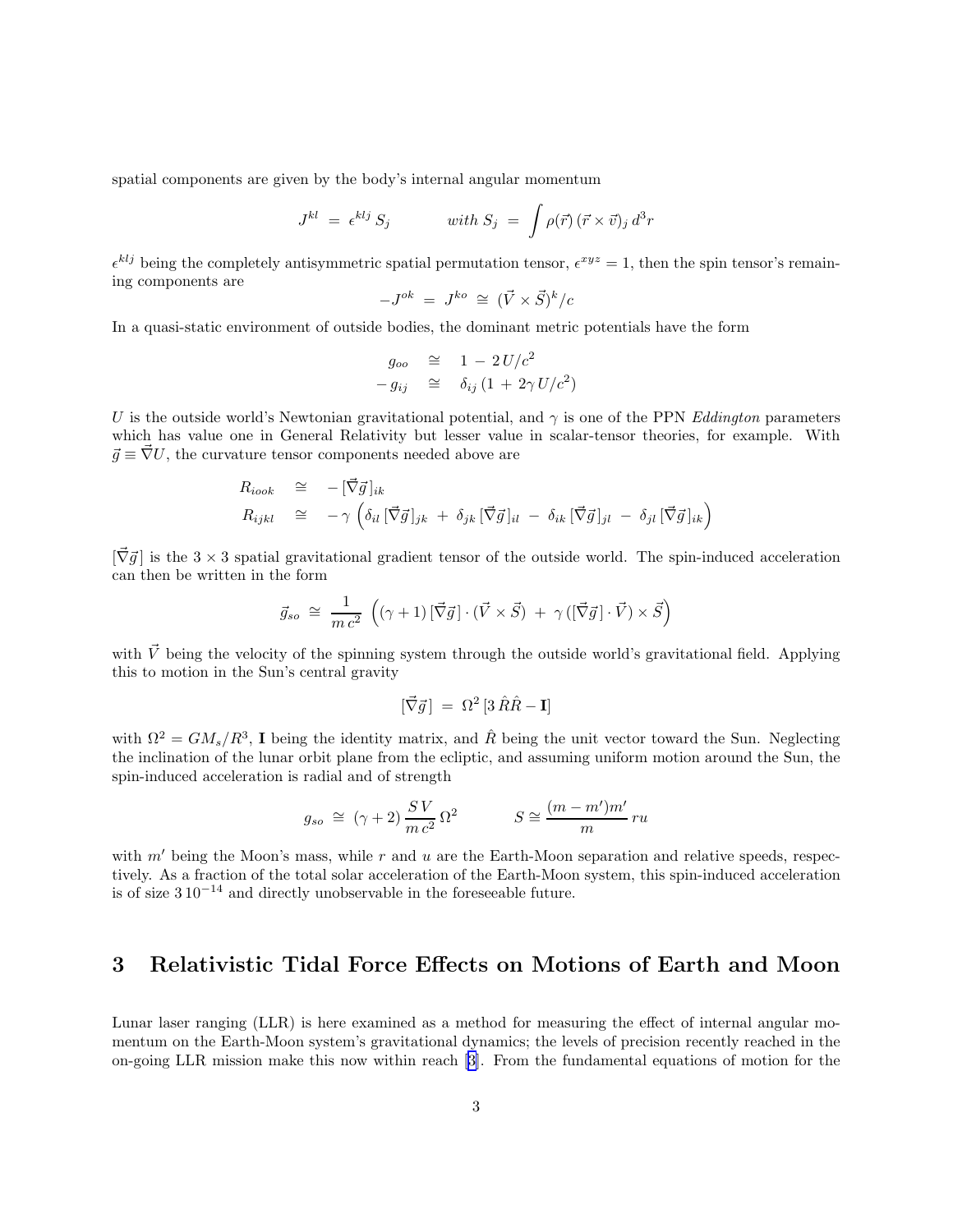Moon's coordinate position  $\vec{r}(t)_1$  and the Earth's position  $\vec{r}(t)_2$ , a "center" coordinate for describing the system's dynamics  $\vec{R}$  and another internal coordinate for giving the Moon-Earth separation  $\vec{r}$  can be formed

$$
\vec{R} = \frac{m_1 \left(1 + \left(\vec{V} \cdot \vec{u}_1 - \frac{1}{2}\vec{g} \cdot \vec{x}_1\right)/c^2\right) \vec{r}_1 + m_2 \left(1 + \left(\vec{V} \cdot \vec{u}_2 - \frac{1}{2}\vec{g} \cdot \vec{x}_2\right)/c^2\right) \vec{r}_2}{m_1 + m_2} \tag{2}
$$

$$
\vec{r} = \vec{r}_1 - \vec{r}_2 \tag{3}
$$

with  $\vec{g}$  being the solar acceleration at the chosen system center  $\vec{R}$ . The inverse of these coordinate definitions are also useful

$$
\vec{r}_1 = \vec{R} + \frac{m_2}{m} \left( 1 + \left( \vec{V} \cdot \vec{u}_2 - \frac{1}{2} \vec{g} \cdot \vec{x}_2 \right) / c^2 \right) \vec{r} \equiv \vec{R} + \vec{x}_1 \tag{4}
$$

$$
\vec{r}_2 = \vec{R} - \frac{m_1}{m} \left( 1 + \left( \vec{V} \cdot \vec{u}_1 - \frac{1}{2} \vec{g} \cdot \vec{x}_1 \right) / c^2 \right) \vec{r} \equiv \vec{R} + \vec{x}_2 \tag{5}
$$

with  $m = m_1 + m_2$ . These relationships reveal that the total Newtonian gravitational gradient force on the system contributes at relativistic order because of the chosen system center

$$
m_1 \vec{x}_1 + m_2 \vec{x}_2 = -\frac{m_1 m_2}{mc^2} \vec{V} \cdot \vec{u} \vec{r}
$$
 (6)

An internal coordinate  $\vec{\rho}$  which shows simpler dynamics more closely related to the observable range between Earth and Moon is constructed

$$
\vec{r} = \vec{\rho} - \frac{m_2 - m_1}{mc^2} \left( \vec{V} \cdot \vec{\rho} \vec{v} + \gamma \vec{g} \cdot \vec{\rho} \vec{\rho} - \gamma \vec{g} \rho^2 / 2 \right)
$$
(7)

which generates pertinent differences between these two coordinate accelerations

$$
\frac{d^2\vec{\rho}}{dt^2} = \frac{d^2\vec{r}}{dt^2} + \frac{m_2 - m_1}{mc^2} \left( \vec{V} \cdot \vec{a}\,\vec{v} + 2\vec{V} \cdot \vec{v}\,\vec{a} + (\vec{V} \cdot \vec{\nabla}\vec{g}) \cdot \vec{\rho}\,\vec{v} + 2\gamma(\vec{V} \cdot \vec{\nabla}\vec{g}) \cdot (\vec{\rho}\vec{v} + \vec{v}\vec{\rho}) \right)
$$
(8)

with  $d\vec{g}/dt = \vec{V} \cdot \vec{\nabla} \vec{g}$  for a static gravitational field;  $\vec{v} = d\vec{\rho}/dt$  and  $\vec{a} = d\vec{v}/dt$ .

While the internal coordinate  $\vec{\rho}$  is directly related to the LLR observations, the "center" coordinate is primarily useful in an analytic sense and is not observed at any instant, although its longer term evolution is a useful first approximation of where the Earth-Moon system is located in the solar system. A sub-system of the total system of gravitationally interacting bodies does not have a center of mass-energy because of its interaction energy with the total system, so the particular choice for the system's "center" coordinate, Equation (2), is motivated by the expression in the Appendix, Equation (xxxxxxx), for the conserved centerof-energy coordinate for an entire and isolated system of gravitationally interacting bodies. Because the two bodies of the the Earth-Moon system are held together by the relatively elastic gravitational force, itself; LLR readily observes the internal perturbations produced by the basic post-Newtonian gravitational gradient forces which are responsible for the system's spin-related dynamics.

If the Sun's acceleration of the Moon from Equation (xxxxxxxx) is expanded to the first tidal order, with the Newtonian and  $1/c^2$  order motional corrections linear in both  $\vec{V}$  and internal velocity  $\vec{v}_1$  collected, there results

$$
(\vec{g}_1)_{tidal} = \Omega^2 \left( (3\hat{R}\hat{R}\cdot\vec{x}_1 - \vec{x}_1) + 2\left(\frac{m_2}{m}\right)^2 \frac{\Omega^2}{c^2} \left( \gamma \left( 3\hat{R}\hat{R}\cdot\vec{\rho} - \vec{\rho} \right) \vec{V}\cdot\vec{v} - (1+\gamma) \left( 3\hat{R}\hat{R}\cdot\vec{\rho} - \vec{\rho} \right) \cdot \left( \vec{V}\,\vec{v} + \vec{v}\vec{V} \right) \right) \tag{9}
$$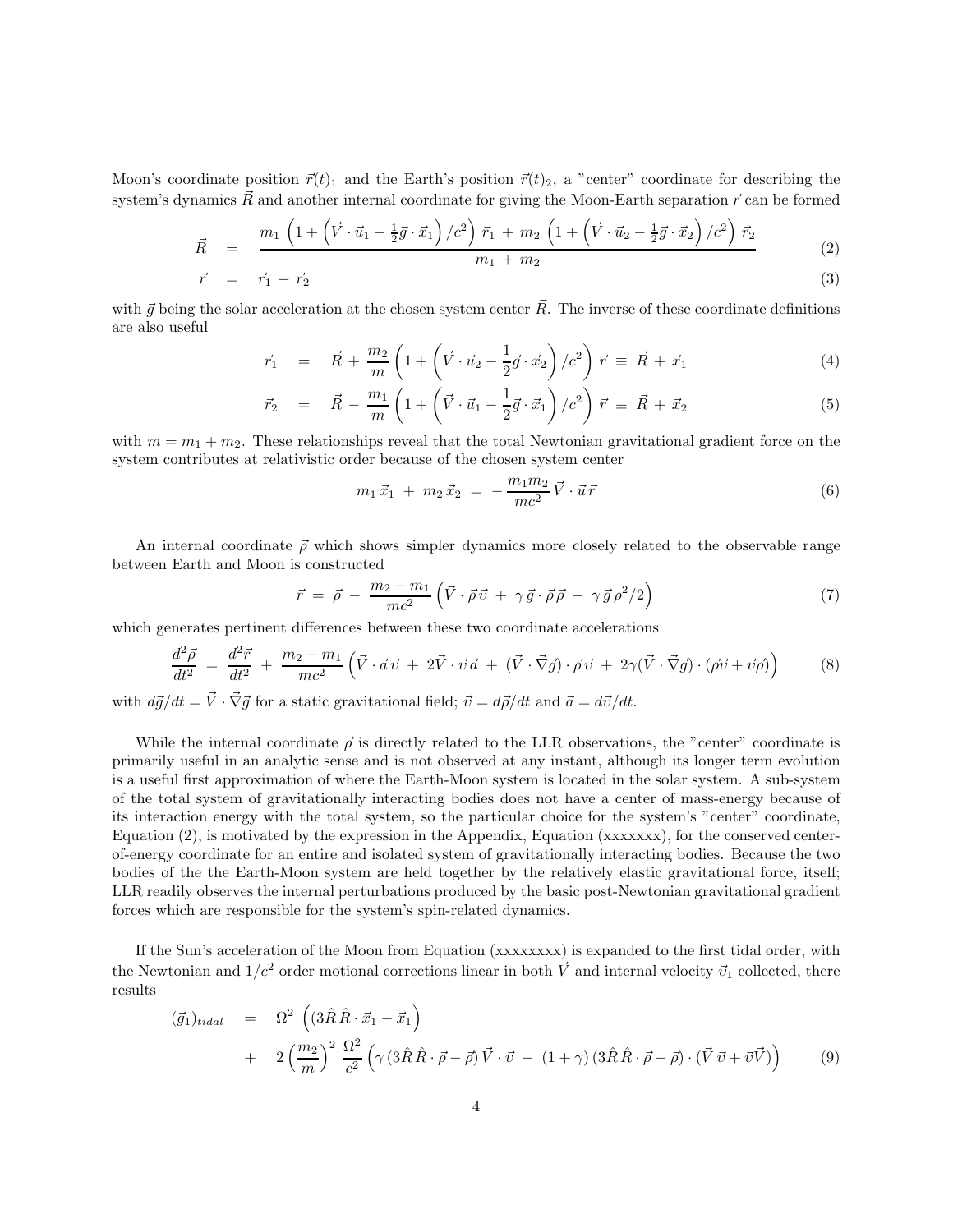and the analgous term for the Earth. In the second line of Equation  $(9)$ , which is already order  $1/c^2$ , the Newtonian approximation  $\vec{x}_1 \cong \vec{\rho} m_2/m$  is used, but  $\vec{x}_1$  is retained on the first line because of the relationship given in Equation (6).

#### Dynamics of the Earth-Moon System Center

A combination of the tidal accelerations useful for evaluating the expression in Equation (2) is

$$
\vec{g}_{tidal} = \frac{m_1(\vec{g}_1)_{tidal} + m_2(\vec{g}_2)_{tidal}}{m} \tag{10}
$$

$$
= \frac{m_1 m_2}{m^2 c^2} \Omega^2 \left( (2\gamma - 1) \vec{V} \cdot \vec{u} \left( 3\hat{R}\hat{R}\cdot\vec{r} - \vec{r} \right) - (2\gamma + 2)(3\hat{R}\hat{R}\cdot\vec{r} - \vec{r}) \cdot (\vec{V}\vec{u} + \vec{u}\vec{V}) \right) \tag{11}
$$

The equation of motion for the defined "center" can then be assembled and altogether

$$
\frac{d^2 \vec{R}}{dt^2} = \vec{g}(\vec{R}) + 2\gamma \frac{m_1 m_2}{m^2 c^2} \left( \vec{V} \cdot \vec{u} \left[ \vec{\nabla} \vec{g} \right] \cdot \vec{r} - \vec{r} \cdot \left[ \vec{\nabla} \vec{g} \right] \cdot \left( \vec{V} \vec{u} + \vec{u} \vec{V} \right) \right) \n+ \frac{m_1 m_2}{m^2 c^2} \left( \vec{V} \cdot \left[ \vec{\nabla} \vec{g} \right] \cdot \left( \vec{u} \vec{r} - \vec{r} \vec{u} \right) - 2 \vec{u} \cdot \left[ \vec{\nabla} \vec{g} \right] \cdot \vec{r} \vec{V} \right)
$$
\n(12)

Setting  $\hat{u} = \hat{S} \times \hat{r}$  and averaging over the monthly motion,  $\langle \hat{r}\hat{r} \rangle = (I - \hat{S}\hat{S})/2$ , this center's equation of motion becomes

$$
\frac{d^2\vec{R}}{dt^2} = \vec{g}(\vec{R}) + \frac{1}{mc^2} \left( \gamma \left( \vec{V} \times \vec{S} \right) \cdot \left[ \vec{\nabla}\vec{g} \right] + (1+\gamma)(\vec{V} \cdot \left[ \vec{\nabla}\vec{g} \right] ) \times \vec{S} \right)
$$
(13)

But it should be noted that the orbital centers of both Earth and Moon do not coincide with the system's chosen "center" coordinate  $\vec{R}$ . From Equations (4,5) the locations of Earth and Moon are given by

$$
\vec{r}_1 = \vec{R} - \frac{\vec{V} \times \vec{S}}{mc^2} - \left(\frac{m_2}{mc}\right)^2 \vec{V} \cdot \vec{\rho} \vec{v} + \frac{m_2}{m} \vec{\rho}
$$
\n(14)

$$
\vec{r}_2 = \vec{R} - \frac{\vec{V} \times \vec{S}}{mc^2} - \left(\frac{m_1}{mc}\right)^2 \vec{V} \cdot \vec{\rho} \vec{v} - \frac{m_1}{m} \vec{\rho}
$$
\n(15)

Both bodies have a common and slowly varying shift of their orbits' positions in the solar system; and each orbit viewed from the solar system rest frame shows the longitudinal oscillation in position due to special relativity's time transformation between inertial frames;

$$
t = \vec{V} \cdot \vec{\rho}/c^2 + \sqrt{1 - V^2/c^2} t'
$$

which for a given solar system bary-centric time t', gives the time t for finding the interbody vector at  $\vec{\rho}(t)$ when viewed in the Earth-Moon system's instantaneous rest frame. Defining the actual "center" about which the Earth and Moon orbits move

$$
\vec{R}_c \equiv \vec{R} - \frac{1}{mc^2}\vec{V} \times \vec{S}
$$

then requires the adjustments

$$
\frac{d^2\vec{R}}{dt^2} = \frac{d^2\vec{R}_c}{dt^2} + (\vec{V} \cdot [\vec{\nabla}\vec{g}]) \times \vec{S}
$$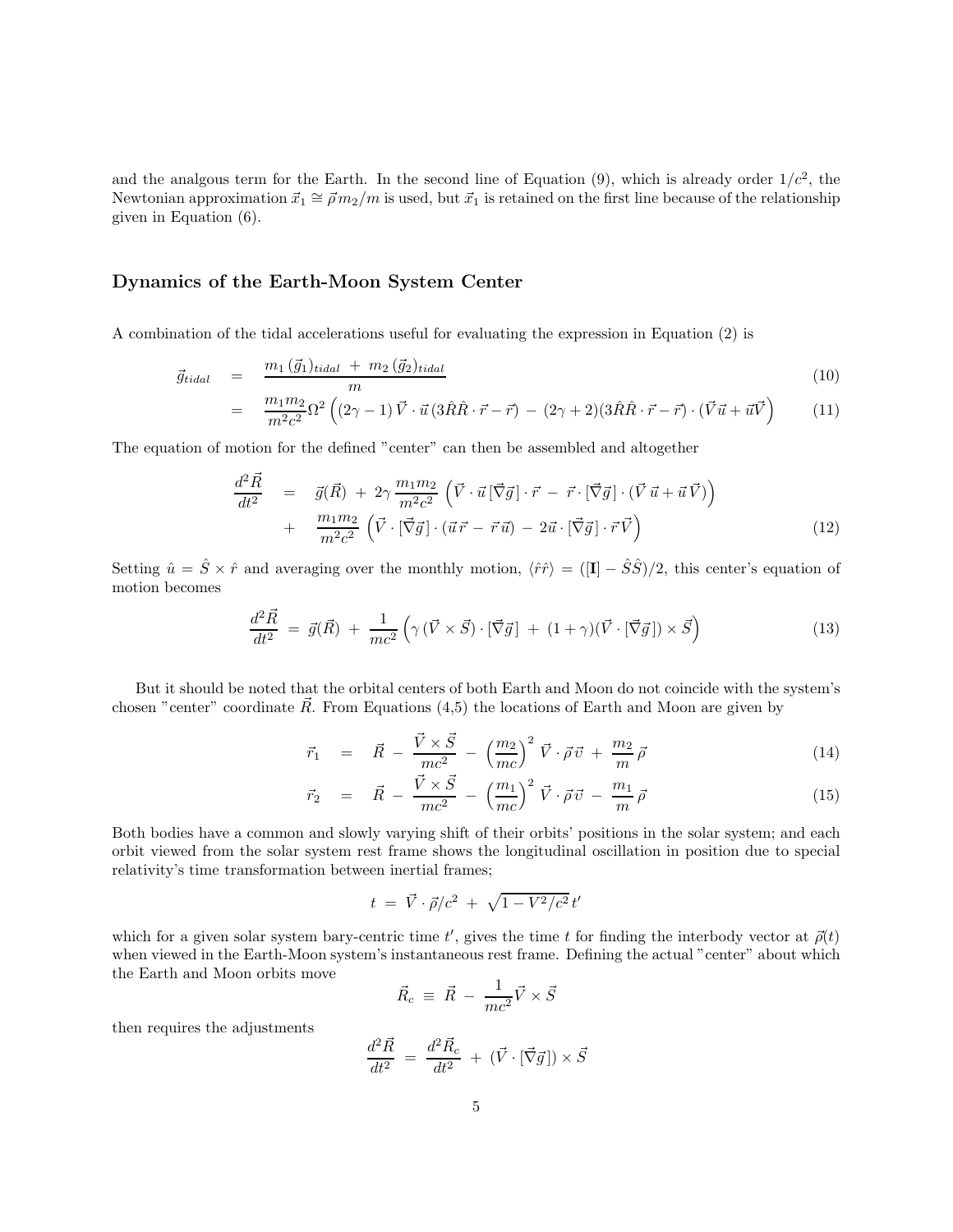in which  $d^2 \vec{V} / dt^2 = \vec{V} \times [\vec{\nabla} \vec{g}]$  is used, and

$$
\vec{g}(\vec{R}) = \vec{g}(\vec{R}_c) + (\vec{V} \times \vec{S}) \cdot [\vec{\nabla}\vec{g}]
$$

The reexpression of Equation (13) in terms of  $\vec{R}_c$  instead of  $\vec{R}$  then shows a spin-orbit acceleration in agreement with that which emerges from the Papapetrou equation.

$$
\frac{d^2 \vec{R}_C}{dt^2} = \vec{g}(\vec{R}_C) + \vec{g}_{so}
$$

but with light now shed on what system "center" coordinate achieves that agreement. For a given Earth-Moon system orbital frequency  $\Omega$  about the Sun, the orbital radius is then given by

$$
(R_c)^3 = \frac{GM_S}{\Omega^2} \left(1 - (\gamma + 2)\frac{1}{R_c}\frac{SV}{mc^2}\right)
$$

which indicates a spin-orbit force induced shift in radial location of both Earth and Moon in amount ( $\gamma$  +  $2)SV/3mc^2 \cong 1.6 mm$ .

#### Dynamics of the Earth-Moon separation

The relativistic solar tidal accelerations of the Moon and Earth, Equation (9), also produces a perturbation of the Earth-Moon separation which is directly measured by LLR.

$$
(\vec{g}_1)_{tide} - (\vec{g}_2)_{tide} = \Omega^2 (3\hat{R}\hat{R}\cdot\vec{r} - \vec{r})
$$
  
+ 
$$
\frac{m_2 - m_1}{mc^2} 2\Omega^2 \left(\gamma \vec{V}\cdot\vec{v} (3\hat{R}\hat{R}\cdot\vec{\rho} - \vec{\rho}) - (\gamma + 1)(3\hat{R}\hat{R}\cdot\vec{\rho} - \vec{\rho}) \cdot (\vec{V}\vec{v} + \vec{v}\vec{V}) (16) \right)
$$

which coupled with Equations (8) produces the net internal equation of motion

$$
\frac{d^2\vec{\rho}}{dt^2} = -\frac{Gm}{\rho^3}\vec{\rho} + \vec{\rho} \cdot [\vec{\nabla}\vec{g}] \n+ \frac{1}{c^2} \left( (2\gamma + 2) \left( \vec{V} \cdot \vec{v} \, \vec{\rho} \cdot [\vec{\nabla}\vec{g}] - \vec{r} \cdot [\vec{\nabla}\vec{g}] \cdot \vec{v} \, \vec{V} \right) + 2\gamma \, \vec{V} \cdot [\vec{\nabla}\vec{g}] \cdot \vec{v} \, \vec{r} \right)
$$
\n(17)

with  $[\vec{\nabla} \vec{g}] = \Omega^2 (3\hat{R}\hat{R} - I)$  being the tidal tensor of the Sun's gravity.

The Newtonian tidal acceleration in Equation (17) produces the classic lunar variation which was first discovered analytically by Newton using his universal law of gravity. This perturbation consists of an orbit elongation transverse to and a contraction parallel to the solar direction, resulting in a range oscillation with half month period.

$$
\delta \vec{\rho}_{var} \cong \rho \frac{\Omega^2}{\omega^2} \left( -\cos(2D)\hat{\rho} + \frac{11}{8}\sin(2D)\hat{v} \right) \tag{18}
$$

with D abeing the Moon's synodic phase (angle between Sun and Moon as seen from Earth). The relativistic tidal perturbation given by the second line of Equation (17) perturbs the lunar orbit at the synodic frequency. Its projections onto the radial and tangential directions of the lunar orbit are

$$
\vec{g}_{tide} \cdot \hat{r} = (2\gamma + 4) \left(\frac{m_2 - m_1}{mc^2}\right) \Omega^2 r u V \cos(D)
$$
  

$$
\vec{g}_{tide} \cdot \hat{u} = 0
$$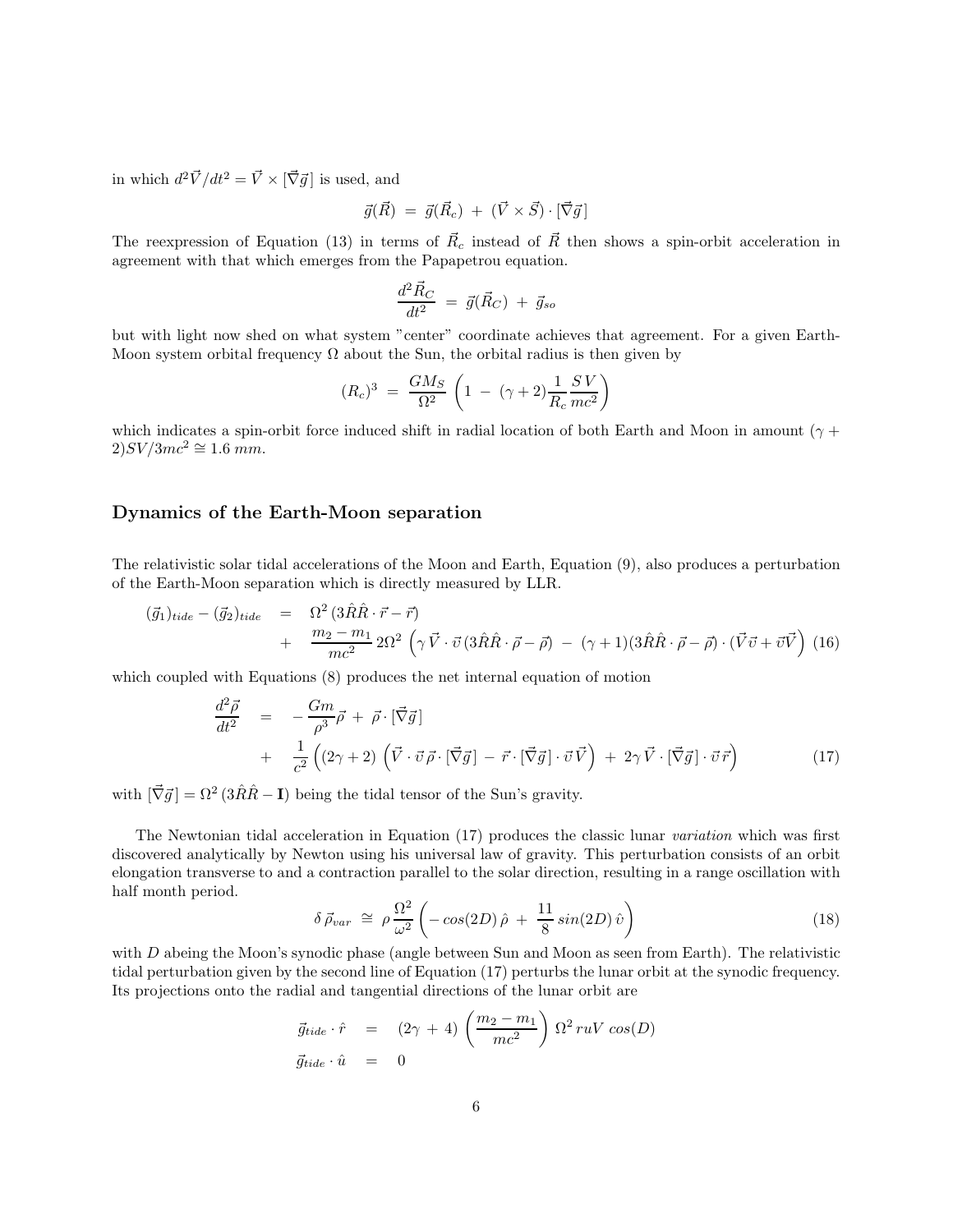in agreement with a previous analysis. The resulting radial perturbation in the Earth-Moon range is

$$
\delta r(t) \approx (\gamma + 2) \left( \frac{m_2 - m_1}{m} \right) \left( \frac{1 - 2\Omega/\omega + \dots}{1 - 7\Omega/\omega + \dots} \right) \frac{V\Omega r^2}{c^2} \cos(D) \approx (6 \text{ cm}) \cos(D)
$$

with the amplifying factor  $1/(1 - 7\Omega/\omega)$  which almost doubles the perturbation being due to an unusual feedback mechanism between this perturbation of synodic frequency and the existing variation disturbance ofthe orbit at twice the synodic frequency  $[4]$  $[4]$ . This 5 cm perturbation is well above the present precision, 4 mm, in measuring the amplitude of the Earth-Moon synodic range oscillation [\[5](#page-8-0)][[6\]](#page-9-0). This perturbation is, of course, part of the outcome which occurs when the equations of motion given by Equation () are computerintegrated and the resulting coordinate positions of Earth and Moon are used to determine round trip ranging times by light signals. The purpose here has been to make this internal relativistic tidal perturbation explicit and show its direct connection with the spin-orbit acceleration of a system as given by Equation (). Without this 5 cm amplitude contribution to the Earth-Moon range, the ranging data could not be successfully fit by the underlying theoretical model.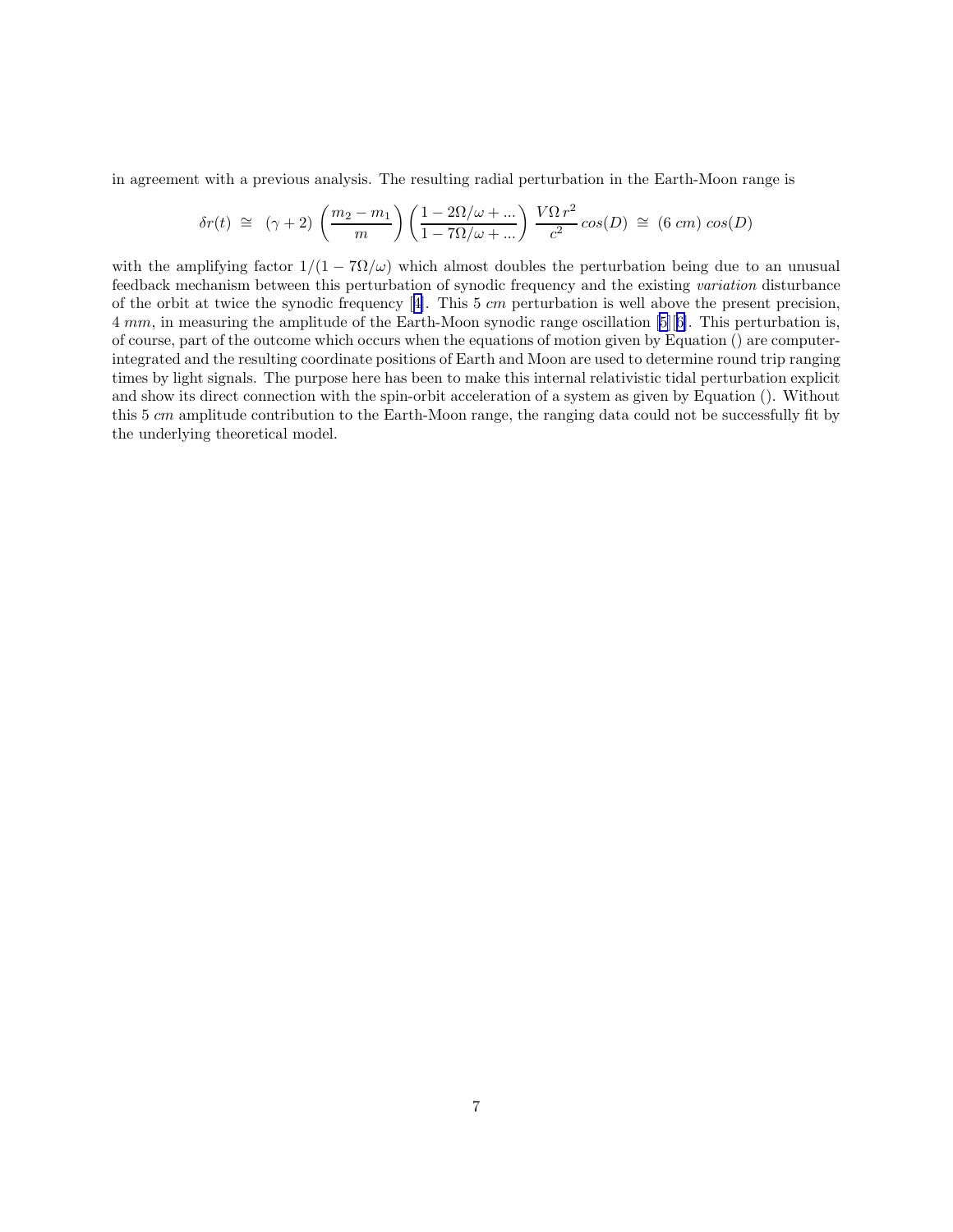# Appendix

In scalar-tensor metric theories of gravity, the first post-Newtonian  $(1/c^2 \text{ order})$  gravitational equations of motion for bodies i, j,  $k = 1, \ldots N$  are based upon the lagrangian

$$
L = \sum_{i} m_{i} \left( -c^{2} + \frac{1}{2} v_{i}^{2} + \frac{1}{8c^{2}} v_{i}^{4} \right) + \frac{G}{2} \sum_{i, j \neq i} \frac{m_{i} m_{j}}{r_{ij}} \left( 1 - \frac{1}{2c^{2}} (\vec{v}_{i} \cdot \vec{v}_{j} + \vec{v}_{i} \cdot \hat{r}_{ij} \cdot \vec{v}_{j}) \right) + (2\gamma + 1) \frac{G}{4c^{2}} \sum_{i, j \neq i} \frac{m_{i} m_{j}}{r_{ij}} (\vec{v}_{i} - \vec{v}_{j})^{2} - (2\beta - 1) \frac{G^{2}}{2c^{2}} \sum_{i, j \neq i, k \neq i} \frac{m_{i} m_{j} m_{k}}{r_{ij} r_{ik}} \qquad (19)
$$

and the application of a least action principle which produces the dynamical equations

$$
\frac{d}{dt}\frac{\partial L}{\partial \vec{v}_a} = \frac{\partial L}{\partial \vec{r}_a}
$$
  $a = 1, ..., N$ 

The form of the lagrangian given above does not take gravitational self-energy effects within the bodies into account; but that lagrangian, or the equations of motion, themselves, can be applied to modify the N-body equations for such self-gravity effects.  $\gamma$  and  $\beta$  are two *Eddington* parameters which are each equal to one in pure tensor General Relativity but which generally differ in scalar-tensor gravity [\[7\]](#page-9-0). The resulting equations of motion are[[3\]](#page-8-0)

$$
\vec{a}_{i} = \vec{g}_{i} + \sum_{j \neq i} \vec{g}_{ij} \left( \gamma \frac{1}{c^{2}} (\vec{v}_{i} - \vec{v}_{j})^{2} - \frac{2}{c^{2}} \vec{v}_{i} \cdot \vec{v}_{j} + \frac{1}{c^{2}} v_{j}^{2} - \frac{3}{2c^{2}} (\hat{r}_{ij} \cdot \vec{v}_{j})^{2} \right) \n- \sum_{j \neq i} \vec{g}_{ij} \cdot \left( \frac{2 + 2\gamma}{c^{2}} (\vec{v}_{i} - \vec{v}_{j}) + \frac{1}{c^{2}} \vec{v}_{j} \right) (\vec{v}_{i} - \vec{v}_{j}) \n- \frac{2\beta + 2\gamma}{c^{2}} U_{i} \vec{g}_{i} - \sum_{j \neq i} \left( \vec{g}_{ij} \left( \frac{2\beta - 1}{c^{2}} U_{j} - \frac{1}{2c^{2}} (\vec{r}_{j} - \vec{r}_{i}) \cdot \vec{g}_{j} \right) + \frac{3 + 4\gamma}{2c^{2}} U_{ij} \vec{g}_{j} \right)
$$
\n(20)

with the underlying 2-body Newtonian potential and gravitational acceleration of  $i$  due to  $j$ , and the cumulative potentials and gravitational accelerations being

$$
U_{ij} = \frac{G m_j}{r_{ij}} \qquad \qquad \vec{g}_{ij} = \frac{G m_j}{r_{ij}^3} (\vec{r}_j - \vec{r}_i) \qquad \qquad U_i = \sum_{j \neq i} U_{ij} \qquad \qquad \vec{g}_i = \sum_{j \neq i} \vec{g}_{ij}
$$

and under the assumption that there are only gravitational accelerations acting among the bodies,  $1/c<sup>2</sup>$ contributions proportional to accelerations of bodies have been expressed with body accelerations replaced by the Newtonian gravity contributions,  $\vec{a}_k \rightarrow \vec{g}_k$ . These equations of motion are computer-integrated by different analysis centers to produce the solar system ephemeris for its various bodies. The resulting coordinate trajectories supplemented by metric gravity's expressions for the coordinate speed of light

$$
\frac{|d\vec{r}|}{dt} = c(\vec{r}, t) = c_{\infty} \left(1 - (1 + \gamma)U(\vec{r}, t)/c^2\right)
$$

and for the intrinsic rate of generally located and moving clocks

$$
d\tau \ = \ dt \ \left( 1 - v^2/2c^2 - U(\vec r, \, t)/c^2 \right)
$$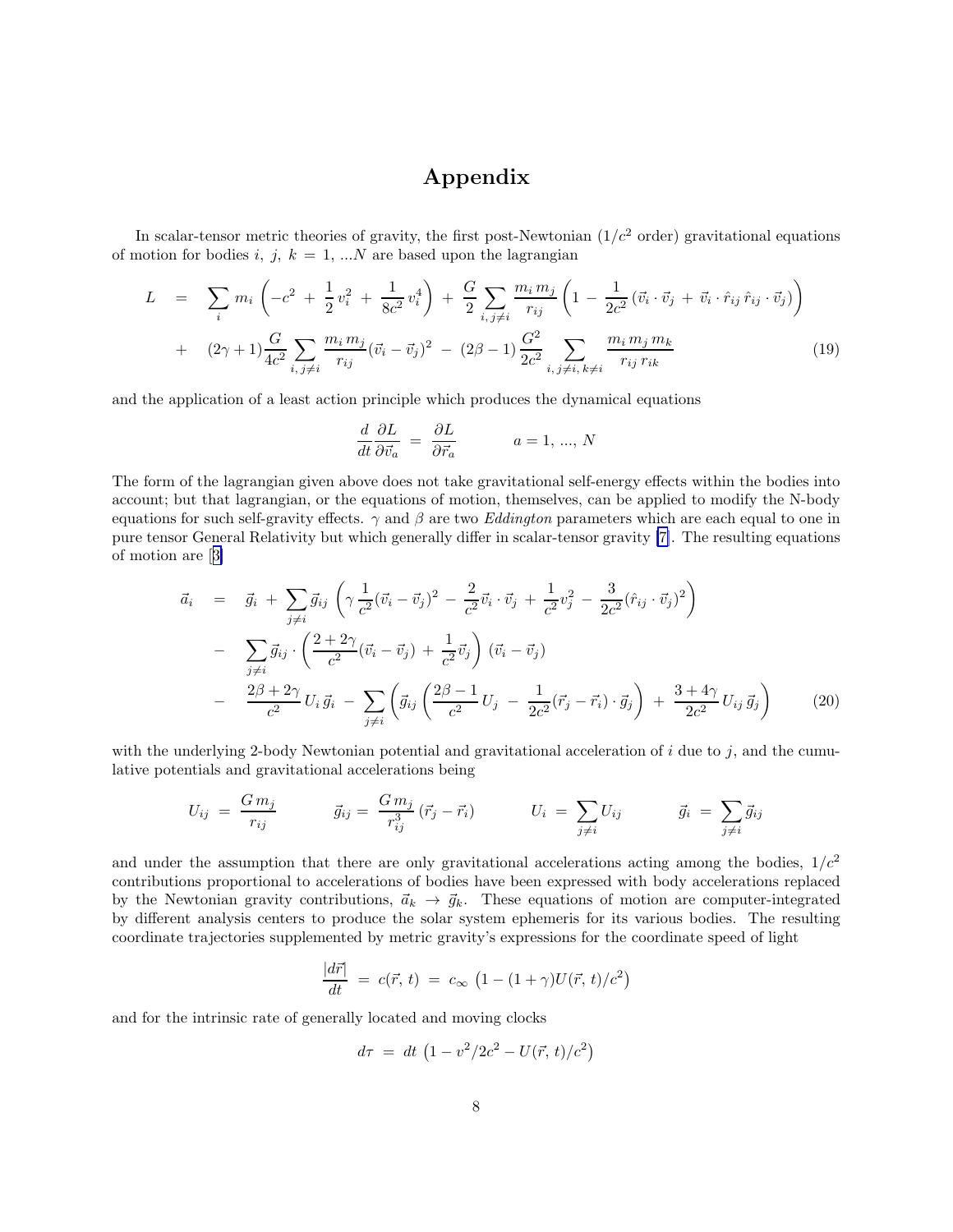<span id="page-8-0"></span>are the basic ingredients for modeling the radio and laser ranging data between solar system bodies to  $1/c<sup>2</sup>$  $(1/c^3$  in time) order of accuracy.  $U(\vec{r}, t)$  is the Newtonian gravitational potential at location  $\vec{r}(t)$  of light ray or clock as produced by all solar system sources.

The equations of motion resulting from this Lagrangian fulfill the classic conservation laws for *total system* momentum, angular momentum, and energy

$$
\frac{d\vec{P}}{dt} = \frac{d\vec{L}}{dt} = \frac{dE}{dt} = 0
$$

with

$$
\vec{P}~=~\sum_i \frac{\partial L}{\partial \vec{v_i}} \qquad \qquad \vec{L}~=~\sum_i \vec{v_i} \times \frac{\partial L}{\partial \vec{v_i}} \qquad \qquad E~=~-L~+~\sum_i \vec{v_i} \cdot \frac{\partial L}{\partial \vec{v_i}}
$$

And the total system possesses a *center of energy* which does not accelerate

$$
\vec{R} = \frac{1}{E} \sum_{i} m_{i} \vec{r}_{i} \left( c^{2} + \frac{1}{2} v_{i}^{2} - \frac{1}{2} U_{i} \right) \qquad \frac{d^{2} \vec{R}}{dt^{2}} = 0 \qquad (21)
$$

Applying the complete N-body, first post-Newtonian order gravitational equations of motion given in by Equation (), to the Sun-Earth-Moon system, two useful combinations of  $1/c<sup>2</sup>$  order acceleration terms proportional to the Newtonian accelerations between Earth and Moon, then multiplied by both the Earth-Moon system velocity relative to the Sun  $\vec{V}$  and the velocity of the Moon relative to Earth  $\vec{u}$ , are here displayed

$$
\vec{a}_1 - \vec{a}_2 = \frac{G(m_2 - m_1)}{c^2 r^3} \left( 2 \vec{V} \cdot \vec{u} \vec{r} + \vec{V} \cdot \vec{r} \vec{u} \right)
$$
(22)

$$
\frac{m_1\vec{a}_1 + m_2\vec{a}_2}{m_1 + m_2} = \frac{Gm_1m_2}{(m_1 + m_2)c^2r^3} \left(2\vec{V}\cdot\vec{u}\vec{r} + 2\vec{V}\cdot\vec{r}\vec{u} - 3\vec{V}\cdot\hat{r}\vec{u}\cdot\hat{r}\vec{r}\right)
$$
(23)

because in the body of this paper they play an important role in establishing the equations of motion for the center and internal coordinates,  $\vec{R}$  and  $\vec{\rho}$ , respectively.

#### This work has been supported by the National Aeronautics and Space Administration Contract NASW - 00011.

### References

- [1] K Nordtvedt (1968) Phys. Rev. 170 1186
- [2] A Papapetrou (1951) Proc. Roy. Soc. London A 209 248-58
- [3] J G Williams, X X Newhall, and J O Dickey (1996) Phys. Rev. D 53(12) 6730-39
- [4] K Nordtvedt (1995) Icarus 114 51-62
- [5] J G Williams, D H Boggs, J O Dickey, and W M Folkner (2002 in press) Proc. of 9th Marcel Grossmann Meeting R Jantzen, ed (World Scientific Publishers)